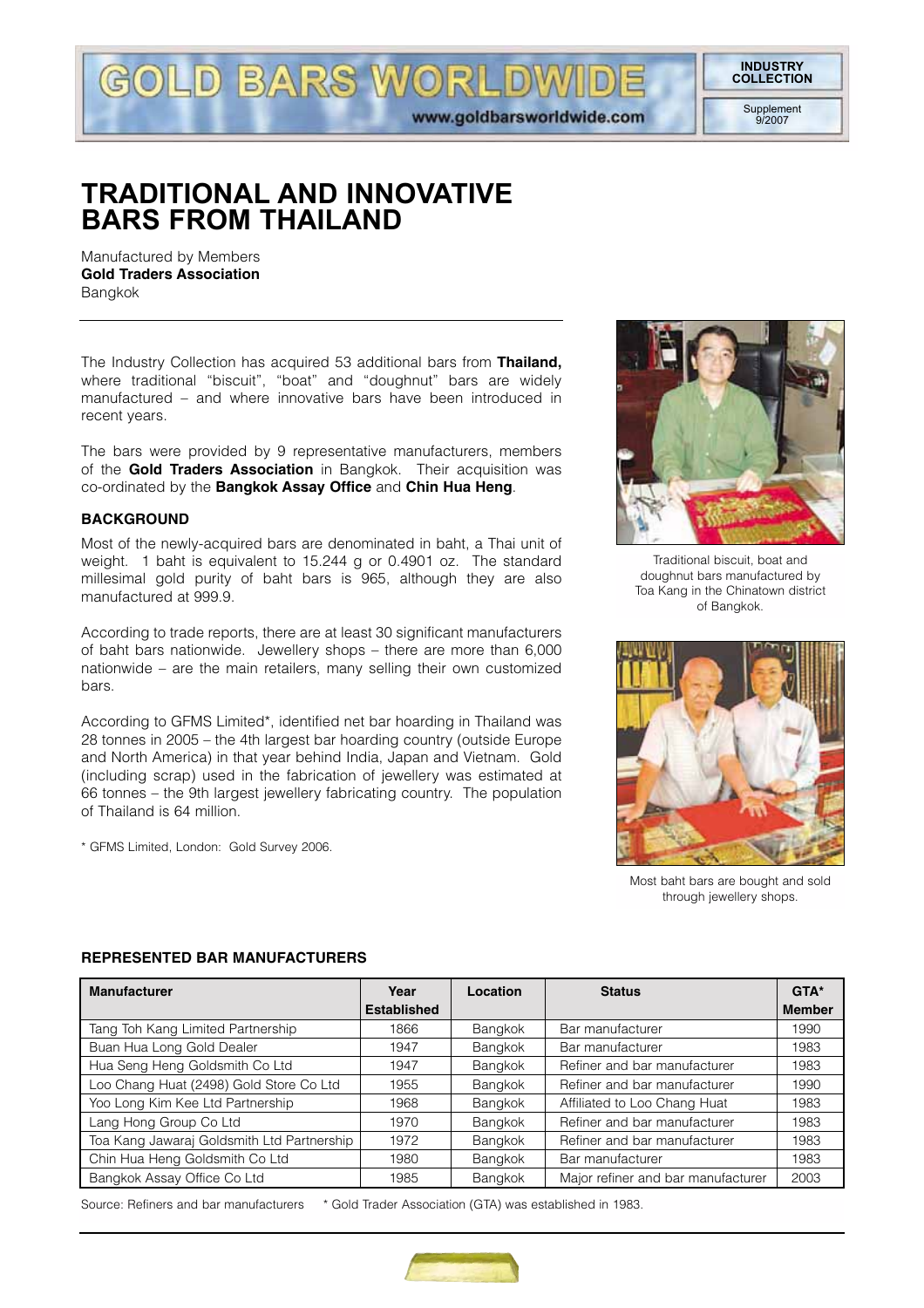While the **Bangkok Assay Office** operates a major refinery, traditional refiners and bar manufacturers are small. Few produce more than 300 kg of baht bars annually.

Most represented manufacturers retail their bars through their own jewellery shops, with two exceptions: **Loo Chang Huat** acts as a wholesaler, also manufacturing customized bars on request for retailers and institutions. The **Bangkok Assay Office** focuses on the wholesaling of 1000 g bars.

## **NOTABLE ACQUISITIONS**

- The first **minted** 5 and 10 baht bars manufactured in the traditional biscuit shape. Launched by **Chin Hua Heng** in 2006.
- The world's first **oval** cast bars, according to the Industry Collection's understanding. Issued by **Yoo Long Kim Kee** since 2000. In two weights: 1 and 2 baht.
- Small **square** cast bars to enable smaller investors to purchase gold regularly in a high gold price environment. Launched by **Lang Hong** in 2005. In three weights: 1, 2 and 3 baht.
- The full range of cast biscuit bars manufactured with official markings in **bas-relief** by **Tang Toh Kok**. Established in 1866, the company is renowned as the oldest bar manufacturer and jewellery retailer in Thailand. In 6 weights, ranging from 1 baht to 25 baht.
- A traditional **"honeycomb"** bar (28.87 baht) manufactured by **Loo Chang Huat**. These bars, widely traded in irregular weights until the 1970s, are created by blowing on the molten gold as it cools in the bar mould. The cracked surface enables the purchaser to ensure that the cast bar is made entirely from gold.
- Standard bars in conventional rectangular shapes from the **Bangkok Assay Office**, a leading refiner and bar manufacturer in Thailand. Its modern refinery was established in Bangkok in 1996.

#### **DIVERSITY OF BAHT BARS**

According to the Industry Collection's understanding, no country manufactures cast bars in such a diverse range of shapes.

| <b>Cast Bar</b><br><b>Shapes</b> | <b>Common Weights in Thai Baht</b> |    |    |    |   |   |     |                |  |
|----------------------------------|------------------------------------|----|----|----|---|---|-----|----------------|--|
| Biscuit*                         | 25                                 | 20 | 15 | 10 | 5 | 3 | 2.5 | $\overline{c}$ |  |
| Square                           |                                    |    |    |    |   | 3 |     | $\overline{c}$ |  |
| Oval                             |                                    | -  | -  |    |   | 3 |     | $\overline{c}$ |  |
| Round                            |                                    |    | -  | -  |   | 3 |     | $\overline{c}$ |  |
| Rectangular                      |                                    | -  | -  | 10 | 5 | 3 | -   |                |  |
| Boat*                            |                                    | 20 | -  | 10 | 5 | 3 | 2.5 |                |  |
| Doughnut*                        |                                    |    |    |    | 5 |   | 2.5 | 2              |  |

Cast bars are available in 7 different shapes, as listed below.

\* **Biscuit:** narrow elongated bar; also manufactured on request in 30, 40, 50, 100 and other baht weights. **Boat:** bar resembles the hull of a Chinese junk. **Doughnut:** round bar with a hole in its centre.

The most popular small bar is the 10 baht biscuit, alongside 1000 g bars produced by major refiners for jewellery fabricators.



The refinery of Bangkok Assay Office, established in 1985, is located near Bangkok's international airport.



5 baht Chin Hua Heng issued its range of minted baht bars in 2006.



There are more than 30 significant manufacturers of traditional baht bars in Thailand.

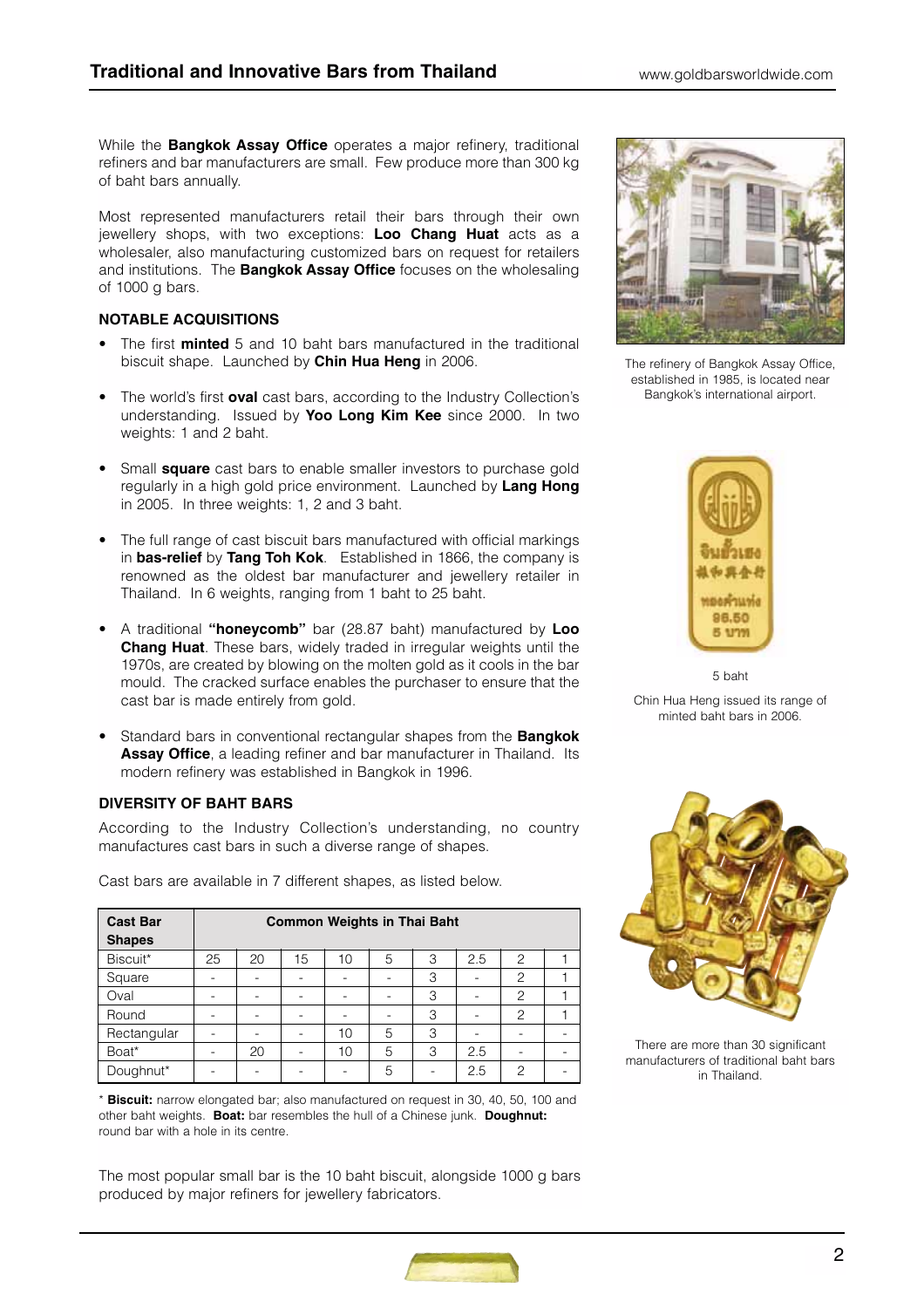**Loo Chang Huat**, affiliated to **Yoo Long Kim Kee**, also manufactures unusual "twin-coin" bars: 1 and 2 baht (since 1991), 4 and 5 baht (since 1994). The bars, in the shape of a figure-of-eight, incorporate two round components that resemble ancient Chinese coins.

**Bangkok Assay Office** has manufactured **1000 g** bars with its current official stamp since 2001. It also manufactures other bar weights on request.

Apart from the domestic recycling of old gold jewellery, the Thai gold market also relies heavily on **imported 1000 g bars** (999.9 purity) for jewellery and baht bar fabrication. The imported bars are manufactured by refiners in Switzerland, Australia, Hong Kong and elsewhere.



Bangkok Assay Office

#### **TECHNICAL DESCRIPTION**

| Company          | Weight     | <b>Type</b> | <b>Fineness</b> | <b>Shape</b>   | <b>Dimensions</b><br>mm            | <b>First</b><br><b>Issued</b> |
|------------------|------------|-------------|-----------------|----------------|------------------------------------|-------------------------------|
| Tang Toh Kang    | 25 baht    | Cast        | 999.9           | Biscuit*       | 95 x 18 x 12                       | Before 1921                   |
|                  | 20 baht    | Cast        | 999.9           | Biscuit*       | 95 x 17 x 11                       | Before 1921                   |
|                  | 10 baht    | Cast        | 999.9           | Biscuit*       | $87 \times 15 \times 5$            | Before 1921                   |
|                  | 5 baht     | Cast        | 999.9           | Biscuit*       | $42 \times 15 \times 5$            | Before 1921                   |
|                  | 2 baht     | Cast        | 999.9           | Biscuit*       | $27 \times 12 \times 5$            | Before 1921                   |
|                  | 1 baht     | Cast        | 999.9           | Square*        | $18 \times 18 \times 4$            | Before 1921                   |
|                  |            |             |                 |                |                                    |                               |
| Buan Hua Long    | 10 baht    | Cast        | 965             | Biscuit (H)*   | $75 \times 18 \times 5$            | 1947-1990                     |
|                  | 10 baht    | Cast        | 965             | <b>Biscuit</b> | 58 x 16 x 8                        | 1991                          |
|                  | 5 baht     | Cast        | 965             | Doughnut (H)*  | 27 x 27 x 16                       | 1985-2002                     |
|                  |            |             |                 |                |                                    |                               |
| Hua Seng Heng    | 10 baht    | Cast        | 965             | <b>Biscuit</b> | 62 x 17 x 7                        | 1970                          |
|                  | 5 baht     | Cast        | 965             | <b>Biscuit</b> | $37 \times 18 \times 5$            | 1970                          |
|                  | 10 baht    | Cast        | 965             | Boat           | $32 \times 46 - 11 \times 22 - 20$ | 1947                          |
|                  | 5 baht     | Cast        | 965             | Boat           | $27 \times 37 - 7 \times 15 - 13$  | 1947                          |
|                  | 2.5 baht   | Cast        | 965             | Boat           | $20 \times 26 - 2 \times 10 - 12$  | 1947                          |
|                  |            |             |                 |                |                                    |                               |
| Loo Chang Huat   | 10 baht    | Cast        | 999.9           | <b>Biscuit</b> | 78 x 17 x 6                        | 1955                          |
|                  | 10 baht    | Cast        | 999.9           | <b>Brick</b>   | $56 \times 19 \times 8$            | 2005                          |
|                  | 5 baht     | Cast        | 999.9           | <b>Biscuit</b> | 38 x 18 x 5                        | 1955                          |
|                  | 2 baht     | Cast        | 999.9           | Doughnut       | $25 \times 25 \times 5$            | 1996                          |
|                  | 28.87 baht | Cast        | 965             | Honeycomb*     | 97 x 19 x 18                       | 1955                          |
|                  |            |             |                 |                |                                    |                               |
| Yoo Long Kim Kee | 2 baht     | Cast        | 999.9           | Oval           | $27 \times 16 \times 4$            | 2000                          |
|                  | 1 baht     | Cast        | 999.9           | Oval           | $17 \times 11 \times 5$            | 2000                          |
|                  | 1 baht     | Cast        | 999.9           | Round          | $8 \times 8 \times 6$              | 2000                          |
|                  | 20 baht    | Cast        | 999.9           | Boat           | $29 \times 45 - 16 \times 26 - 31$ | 1997                          |
|                  | 10 baht    | Cast        | 999.9           | Boat           | $23 \times 34 - 12 \times 19 - 24$ | 1997                          |
|                  | 5 baht     | Cast        | 999.9           | Boat           | $18 \times 30 - 9 \times 13 - 22$  | 1999                          |
|                  | 3 baht     | Cast        | 999.9           | Boat           | $17 \times 25 - 7 \times 10 - 17$  | 1999                          |
|                  | 5 baht     | Cast        | 965             | Twin-coin      | 38 x 22 x 9                        | 1994                          |
|                  | 4 baht     | Cast        | 965             | Twin-coin      | 38 x 22 x 7                        | 1994                          |
|                  |            |             |                 |                |                                    |                               |
| Lang Hong        | 10 baht    | Cast        | 965             | <b>Biscuit</b> | 68 x 17 x 6                        | 1970                          |
|                  | 5 baht     | Cast        | 965             | <b>Biscuit</b> | 45 x 17 x 5                        | 1970                          |
|                  | 3 baht     | Cast        | 965             | Square         | $15 \times 15 \times 7$            | 2005                          |
|                  | 2 baht     | Cast        | 965             | Square         | $14 \times 14 \times 6$            | 2005                          |
|                  | 1 baht     | Cast        | 965             | Square         | $7 \times 7 \times 6$              | 2005                          |
|                  | 2.5 baht   | Cast        | 965             | Boat           | $24 \times 30 - 6 \times 13 - 11$  | 1970                          |
|                  | 2.5 baht   | Cast        | 965             | Doughnut       | 24 x 24 x 4                        | 1970                          |

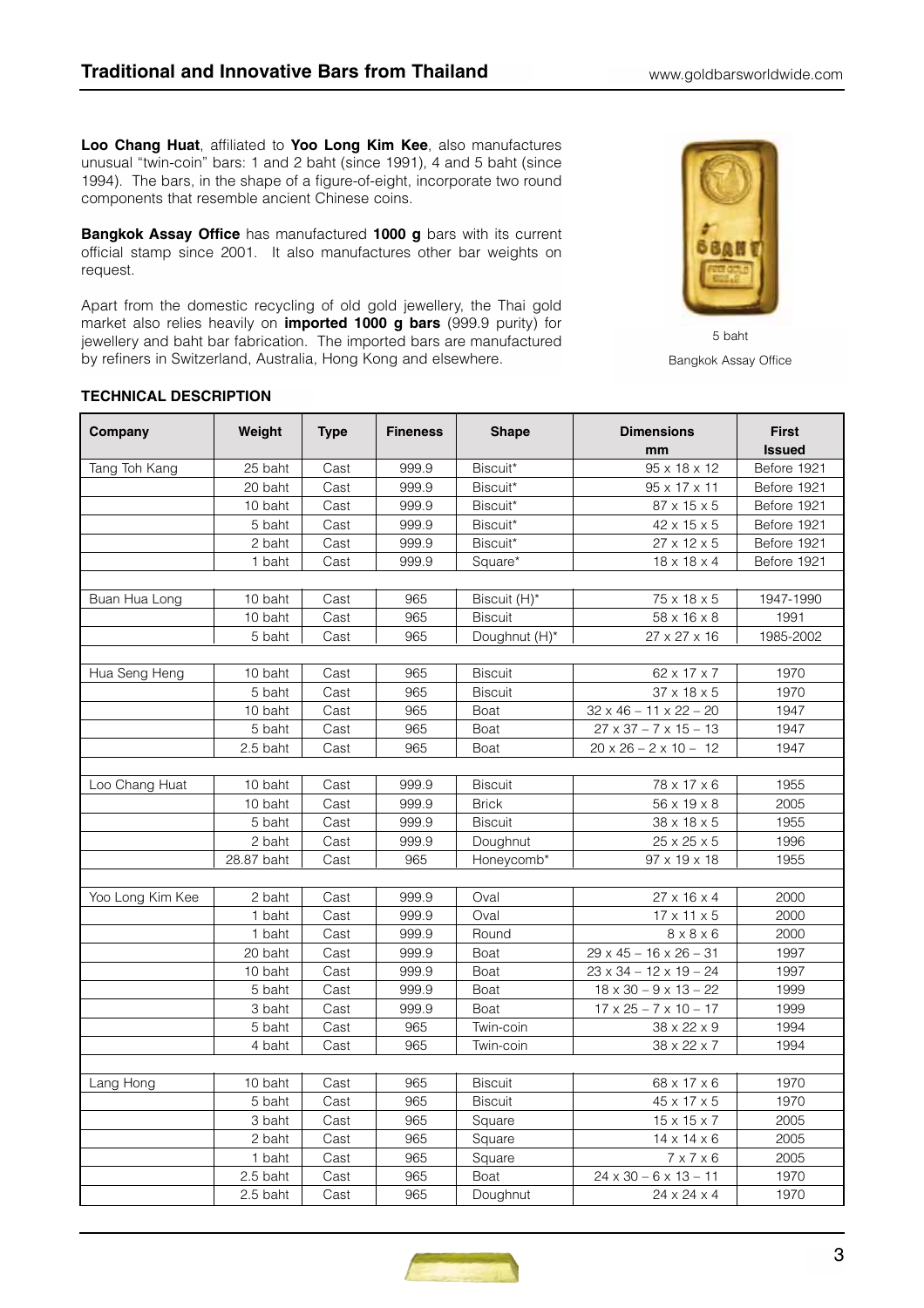| Company              | Weight           | <b>Type</b> | <b>Fineness</b> | <b>Shape</b>    | <b>Dimensions</b><br>mm           | <b>First</b><br><b>Issued</b> |
|----------------------|------------------|-------------|-----------------|-----------------|-----------------------------------|-------------------------------|
| Toa Kang             | 25 baht          | Cast        | 999.9           | Biscuit*        | $95 \times 17 \times 12$          | 2005                          |
|                      | 10 baht          | Cast        | 965             | <b>Biscuit</b>  | 73 x 16 x 6                       | 2000                          |
|                      | 5 baht           | Cast        | 965             | <b>Biscuit</b>  | 41 x 17 x 5                       | 1972                          |
|                      | 3 baht           | Cast        | 965             | Round           | $23 \times 23 \times 6$           | 1972                          |
|                      | 1 baht           | Cast        | 965             | Round           | $15 \times 15 \times 3$           | 1972                          |
|                      | 5 baht           | Cast        | 965             | Boat            | $25 \times 39 - 7 \times 18 - 14$ | 1972                          |
|                      | 2.5 baht         | Cast        | 965             | Boat            | $16 \times 25 - 9 \times 15 - 11$ | 1972                          |
|                      | 2 baht           | Cast        | 965             | Doughnut        | $23 \times 23 \times 6$           | 1972                          |
|                      |                  |             |                 |                 |                                   |                               |
| Chin Hua Heng        | 10 baht          | Minted      | 965             | <b>Biscuit</b>  | 78 x 20 x 5                       | 2006                          |
|                      | 5 baht           | Minted      | 965             | <b>Biscuit</b>  | 45 x 20 x 5                       | 2006                          |
|                      | 2 baht           | Minted      | 965             | <b>Biscuit</b>  | $40 \times 20 \times 2$           | 2006                          |
|                      | 1 baht           | Minted      | 965             | <b>Biscuit</b>  | $30 \times 17 \times 2$           | 2006                          |
|                      |                  |             |                 |                 |                                   |                               |
| Bangkok Assay Office | 1000 g           | Cast        | 999.9           | Rectangular     | $112 \times 47 \times 10$         | 2001                          |
|                      | 10 baht          | Cast        | 999.9           | Rectangular     | 45 x 21 x 7                       | 2006                          |
|                      | 5 baht           | Cast        | 999.9           | Rectangular     | $35 \times 18 \times 5$           | 2006                          |
|                      | 3 baht           | Cast        | 999.9           | Rectangular     | $30 \times 15 \times 5$           | 2006                          |
|                      | 10 tola          | Cast        | 999.9           | Rectangular     | 46 x 25 x 4                       | 2006                          |
|                      | 5 <sub>g</sub>   | Minted      | 999.9           | Rectangular (H) | $23 \times 14$                    | 1985-1990s                    |
|                      | 2.5 <sub>g</sub> | Minted      | 999.9           | Rectangular (H) | $19 \times 13$                    | 1985-1990s                    |
|                      | 1 <sub>g</sub>   | Minted      | 999.9           | Rectangular (H) | $16 \times 11$                    | 1985-1990s                    |

Source: Refiners and manufacturers \* Indicates that the bar includes markings in bas-relief. H = historical. Measurement of boat bars: length of base x length of top, height of base x height of top, width of middle.

# **10 BAHT BARS**



Hua Seng Heng Buan Hua Long Buan Hua Long Buan Hua Long Buan Hua Long

Lang Hong



Loo Chang Huat







Yoo Long Kim Kee

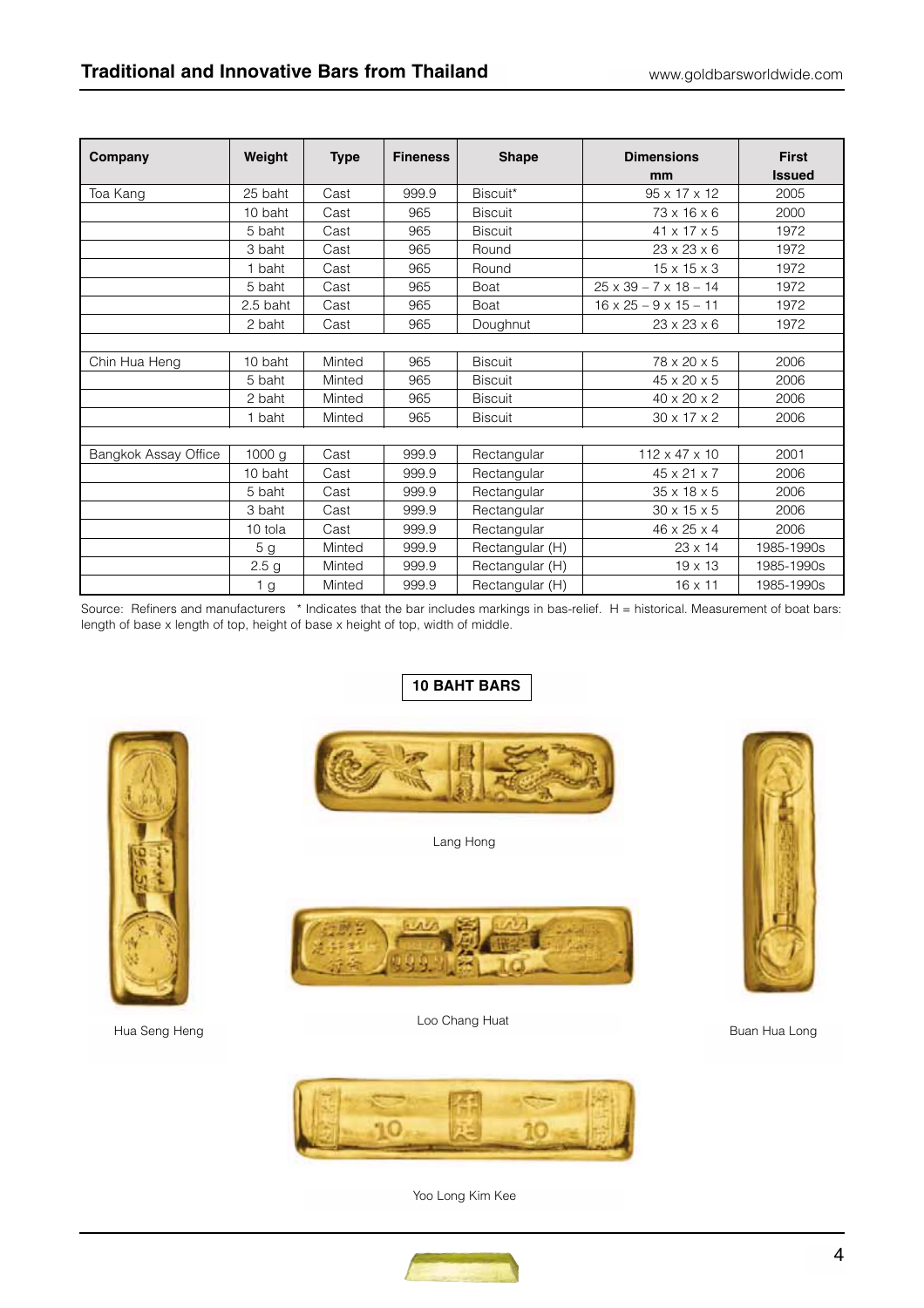



28.87 baht Loo Chang Huat

# **BAS-RELIEF BARS**

Several Thai manufacturers still mark cast bars in **bas-relief**. The marks, carved into the base of the bar mould, are formed as soon as the molten gold is poured into the mould.

Normally the marks record, in Thai script, only the name of the manufacturer, but some manufacturers also apply stamps to record the bar weight and gold purity.

Manufacturers of bars, with marks in bas relief, include **Buan Hua Long, Loo Chang Huat, Tang Toh Kok** and **Toa Kang**.



The bas-relief bars of Tang Toh Kok range from 1 baht up to 25 baht.



10 baht Buan Hua Long

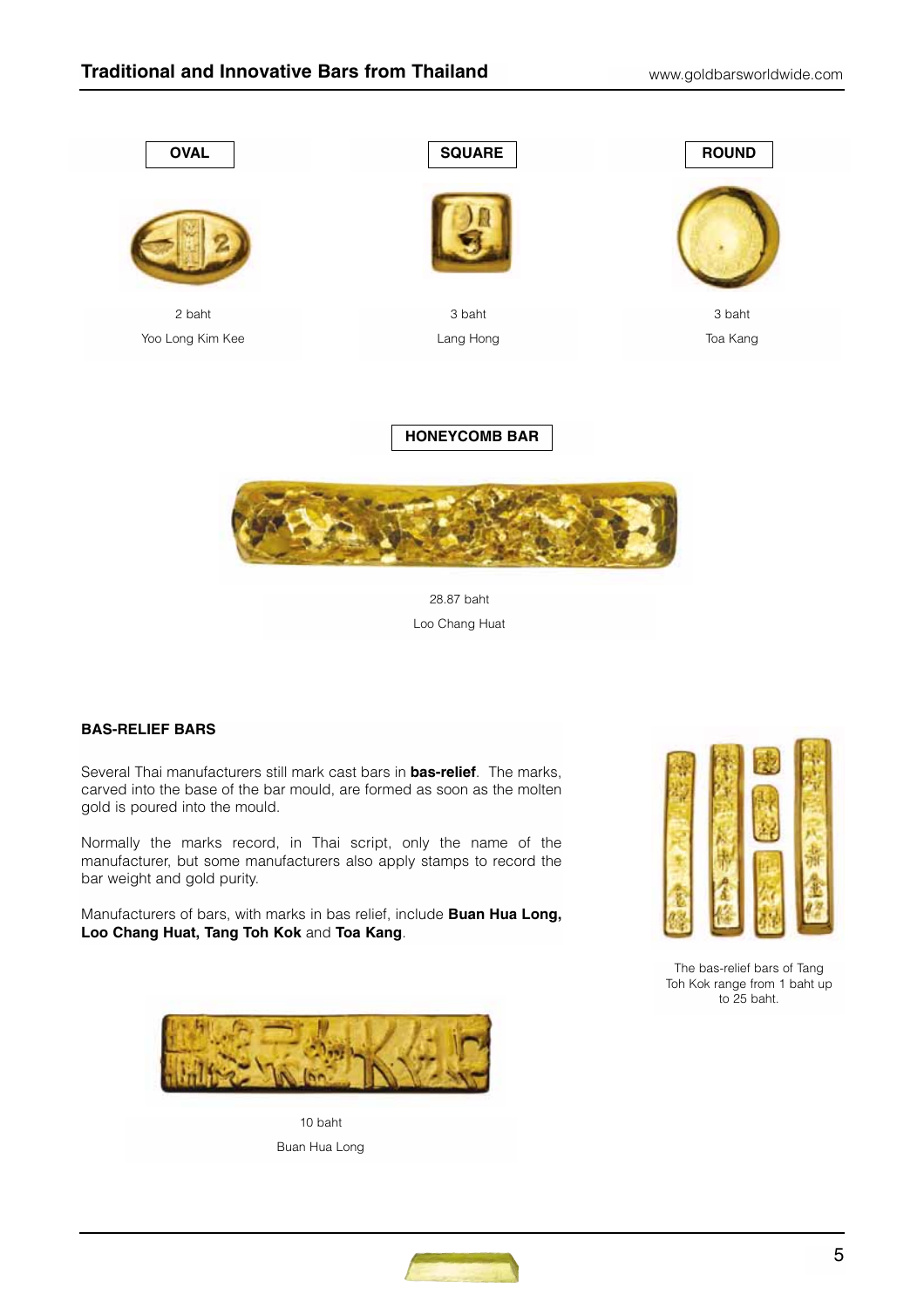

10 baht Yoo Long Kim Kee





2.5 baht Toa Kang



5 baht Hua Seng Heng



2 baht Loo Chang Huat



**DOUGHNUTS**

5 baht Buan Hua Long



2 baht Toa Kang

**TWIN-COIN BAR**



5 baht Yoo Long Kim Kee

## **OFFICIAL STAMPS**

The official stamps of Thai manufacturers evoke Thai culture and, and as a group, the stamps are the world's most attractive.

| Company              | <b>Offficial Stamp</b> | Company          | <b>Offficial Stamp</b>      |
|----------------------|------------------------|------------------|-----------------------------|
| Bangkok Assay Office | Golden swan            | Lang Hong        | Phoenix and Chinese dragon  |
| Buan Hua Long        | Horse                  | Loo Chang Huat   | Chinese dragon              |
| Chin Hua Heng        | Elephants              | Toa Kang         | Elephant                    |
| Hua Seng Heng        | Royal Thai crown       | Yoo Long Kim Kee | Flying wheel with two wings |